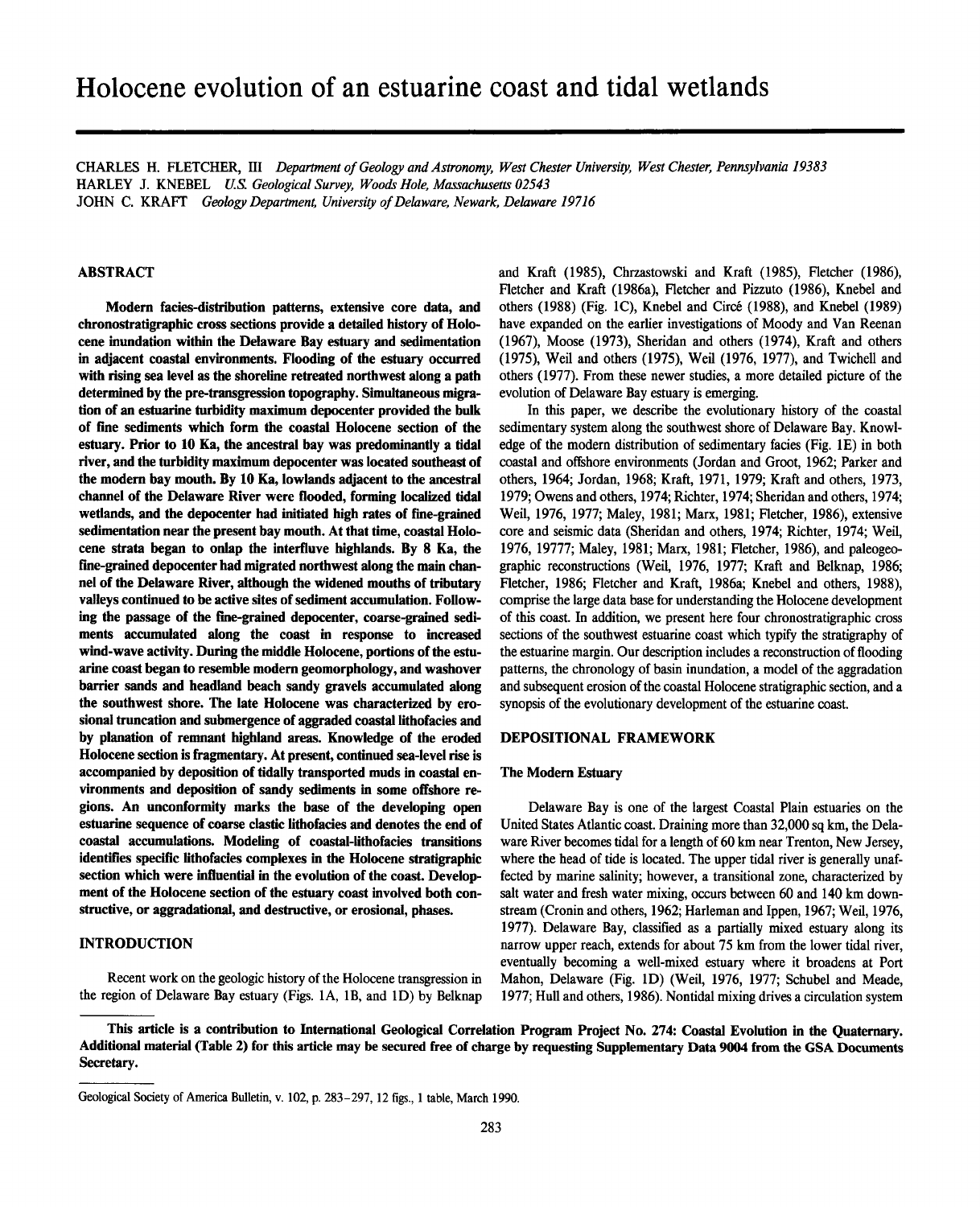

**Figure 1. Composite illustrations of the Delaware Bay estuary setting, including (A) geography of the mid-Atlantic region; (B) Holocene local relative sea-level history of the Delaware coast from Kraft (1976); (C) pre-transgression topography of the central and southeast estuary, determined from seismic interpretation (Knebel and others, 1988).** 

in the lower tidal river which leads to formation of a turbidity maximum, characterized by rapid accumulation of fine-grained sediments (Harleman and Ippen, 1967; Weil, 1976, 1977; Gibbs and others, 1983; Oostdam, 1985). The open estuary is characterized by complex bathymetry produced by tidal current activity, whereas wind-wave related processes operate at the estuarine margin (Sheridan and others, 1974; Weil and others, 1975; Weil, 1976,1977) (Figs. ID and 2). Landward of the estuary shore, flooding of the paleodrainage system (Figs. 1C and 3) and deposition of fine-grained sediments has produced a complex of tidal wetlands (Kraft, 1971, 1979; Sheridan and others, 1974; Richter, 1974; Weil and others, 1975; Weil, 1976,1977; Field, 1979).

# **Lithofacies Characteristics**

A number of lithofacies variants (Table 1) are found in core sections along the estuary coast. Although these sediments are representative of a complex system of depositional environments, they may be characterized as belonging to four major lithofacies groups: the pre-transgression lithofacies, the tidal wetland lithofacies, the barrier-spit lithofacies, and the openwater lithofacies.

**The Pre-Transgression Lithofacies Group.** This group is composed of basal Holocene and pre-Holocene sediments. Basal Holocene sediments, typically early Holocene in age, consist of gravelly and silty sands of fluvial and fluvio-tidal origin that were deposited along pre-Holocene valley axes



 $\mathbf C$ 

prior to the rise of sea level (Kraft, 1971, 1976). These deposits may reach thicknesses of several meters (Jordan and Groot, 1962; Owens and others, 1974; Talley, 1985). Pre-Holocene lithofacies are typically well-oxidized coarse clastics of either Miocene or late Pleistocene age (Jordan, 1964, 1974; Delaware Geol. Survey, 1976; Owens and Denny, 1979; Belknap, 1979; U.S. Geol. Survey, 1987). In some places laminated with thin mud beds, the sediments characterizing this lithofacies are in most cases well oxidized, gravelly, poorly sorted sands (Jordan, 1964, 1974; Owens and Denny, 1979). Sedimentary structures include cross-bedding, desiccation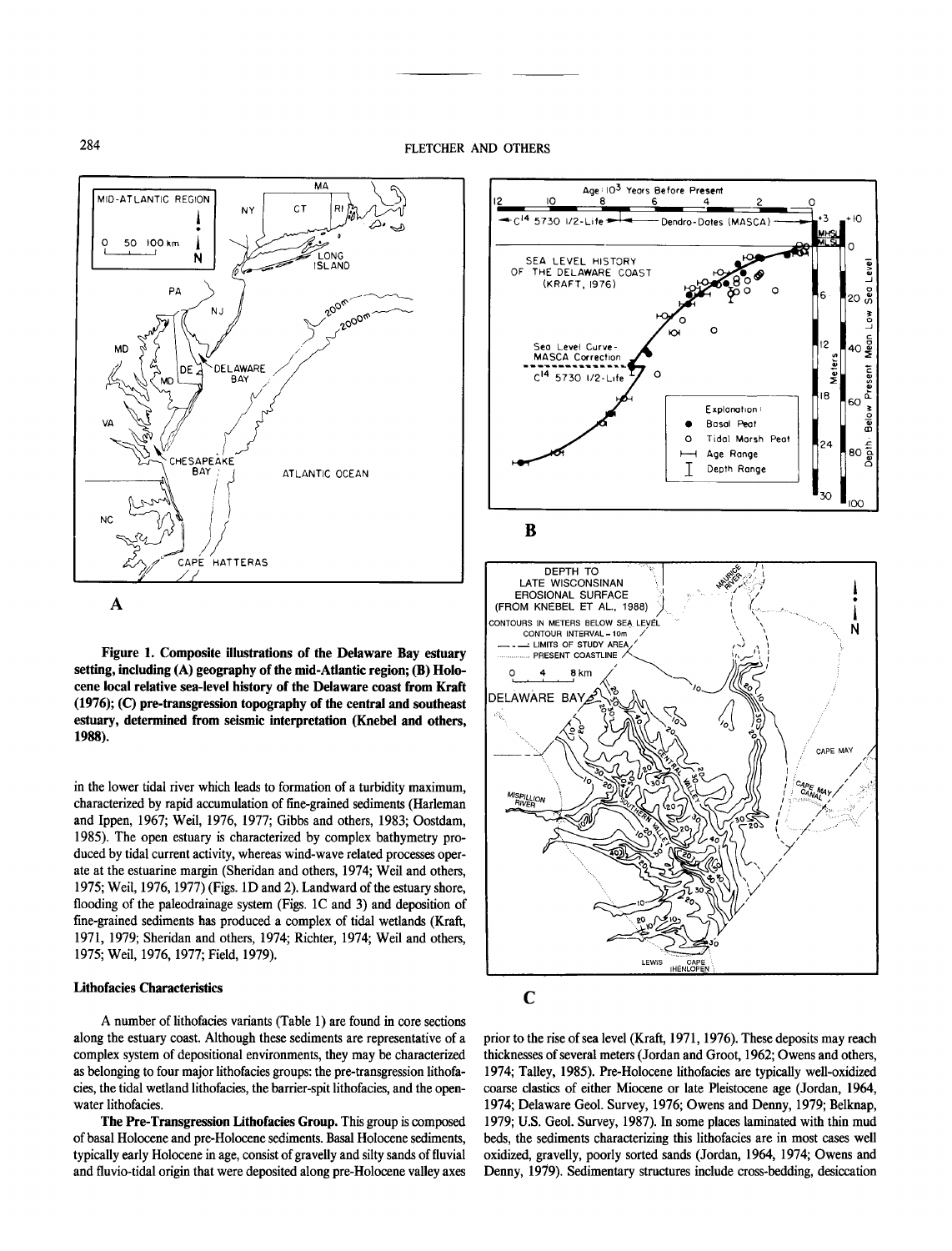

# D

E



are common (Richter, 1974; Kraft and John, 1976; Maley, 1981; Marx, marsh, lagoon (if present), tidal-stream, and tidal-mudflat sediments. Fink-

features, mottled coloring, and burrows. Detrital plant and shell fragments general term "tidal wetland lithofacies" is used; this consists of possible 1981; Fletcher, 1986). Flooring some of the tributary channels, and found elstein and Hardaway (1988) recognized cyclical stages of marsh and under the late Pleistocene deposits of the Atlantic coast, a sandy to gravelly estuarine sedimentation in the fringing marshes of the York River, Virginwhite clay has been described which may be stiff, fluidized, or chalky and ia. Although a stratigraphy of this type has not been proposed for Delaoften has a bluish tint (Demarest, 1981; Fletcher, 1986). The topography ware Bay, the sea-level history of the two areas is similar. The landward of the pre-Holocene surface is a result of superimposed late Illinoian and fringe of the Delaware Bay estuarine basin is characterized by salt marsh late Wisconsinan drainage (Knebel and Circe, 1988) and has been shown with floral zones indigenous to specific tidal flooding cycles (Parker and to control the inundation patterns of the Holocene transgression (Belknap others, 1964; Richter, 1974; Kraft and others, 1975; Allen, 1977). Salt and Kraft, 1981, 1985). The surface of washover barriers between the landward surface of washover barriers between **The Tidal-Wetland Lithofacies Group.** This group includes high depositional events. Salt-marsh sediments are typically brown mud, or and low salt marsh often found forming a basal peat in cores of the coastal sandy mud with organic detritus, or in-growth-position plant fragments; section. Fresh-water tidal deposits from riverine and palustrine systems peat layers are common (Kraft, 1971; Kraft and others, 1973; Richter, (including fresh-water peats) may also be found in basal facies (Whallon, 1974; Weil, 1976, 1977; Allen, 1977). What have in the past been inter-1989). Where marsh (or palustrine) lithofacies cannot be distinguished, the preted as lagoonal sediments are typically gray-brown muds with inclu-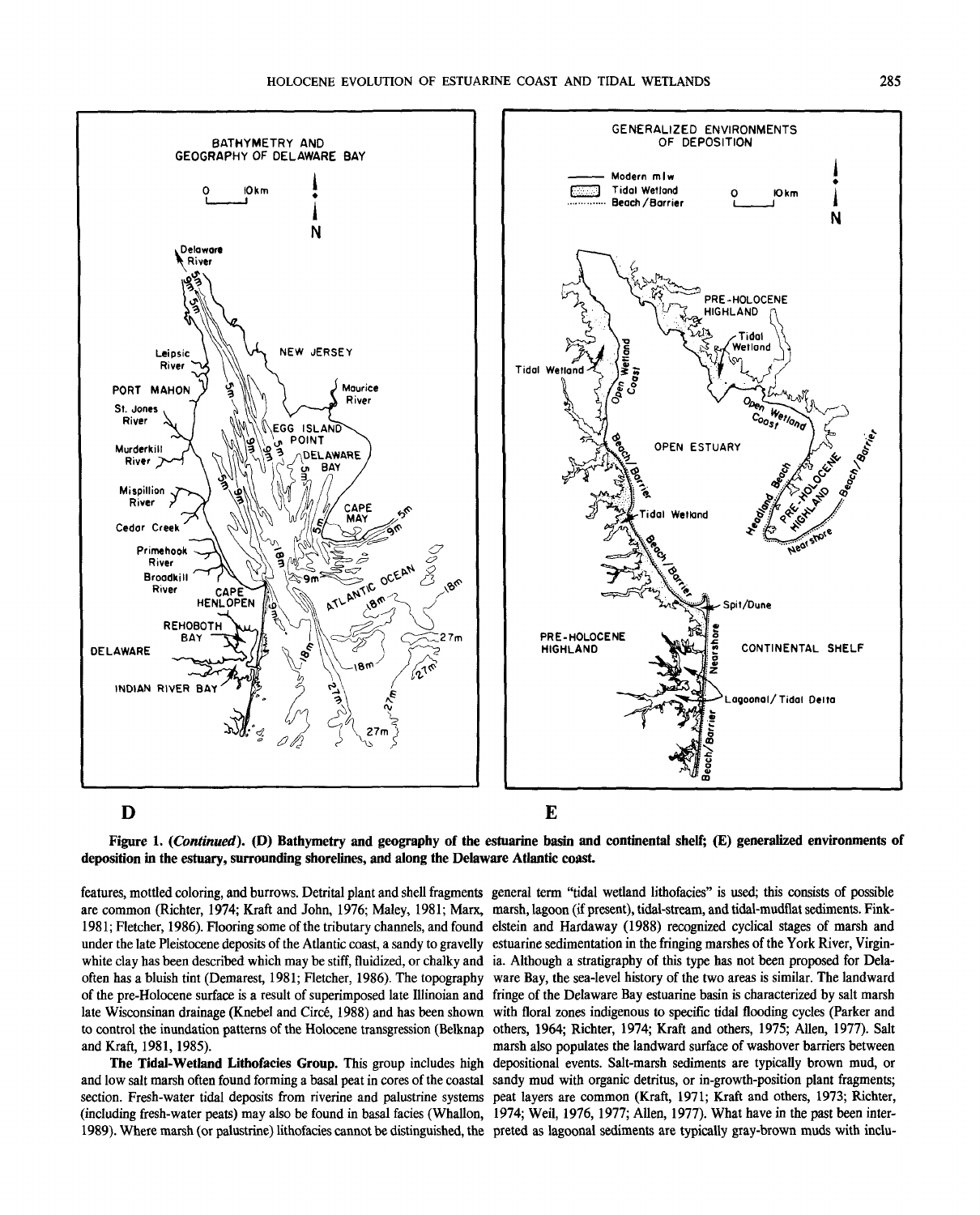

**Figure 2. General description of depositional environment, dominant process, and phase of estuarine sedimentation across the Delaware Bay (from C. B. Weil, 1989, personal commun.).** 

sions of plant and shell debris, and some sand and gravel laminae (Kraft, 1971; John, 1977; Weil, 1976,1977; Maley, 1981; Marx, 1981). The past occurrence of lagoonal environments along the coast of Delaware Bay, however, has been challenged in the paleogeographic reconstructions of Chrzastowski and Kraft (1985), Chrzastowski (1986), Fletcher (1986),



Knebel and others (1988), Khalequzzaman (1989), and Whallon (1989). Church and others (1987) attributed the accumulation of the salt-marsh component of tidal-wetland sediments to deposition of estuarine seston by rare high-intensity storm events occurring a few times a year or less. The work of Finkelstein and Hardaway (1988), Jordan and Correl (1986) and Stumpf (1981) also emphasized the importance of storm-related deposition of suspended estuarine sediments on the salt-marsh surface.

**The Barrier-Spit Lithofacies Group.** Gravelly sands and sands of the washover barriers and headland beaches of the southwest coast and the prograding spit system at Cape Henlopen make up this group. The continuous sandy shoreline of the southwest coast of Delaware Bay is the product of incident wind waves generating near-bottom orbital velocities sufficient to entrain sandy and gravelly sediments and to suspend finer material (Weil, 1977; Coughanowr, 1985). The inundation of the estuary, over the course of the transgression, brought open water of sufficient fetch to produce waves capable of building sandy barriers, eroding headlands,



**Figure 3. Paleogeographic reconstruction of the late Wisconsinan drainage system of the Delaware Bay (compiled from Richter, 1974; Sheridan and others, 1974; Weil, 1976; Field, 1979; Kraft and Belknap, 1986; Knebel and Circé, 1988; Knebel and others, 1988). Stippled pattern indicates extent of modern tidal wetland.**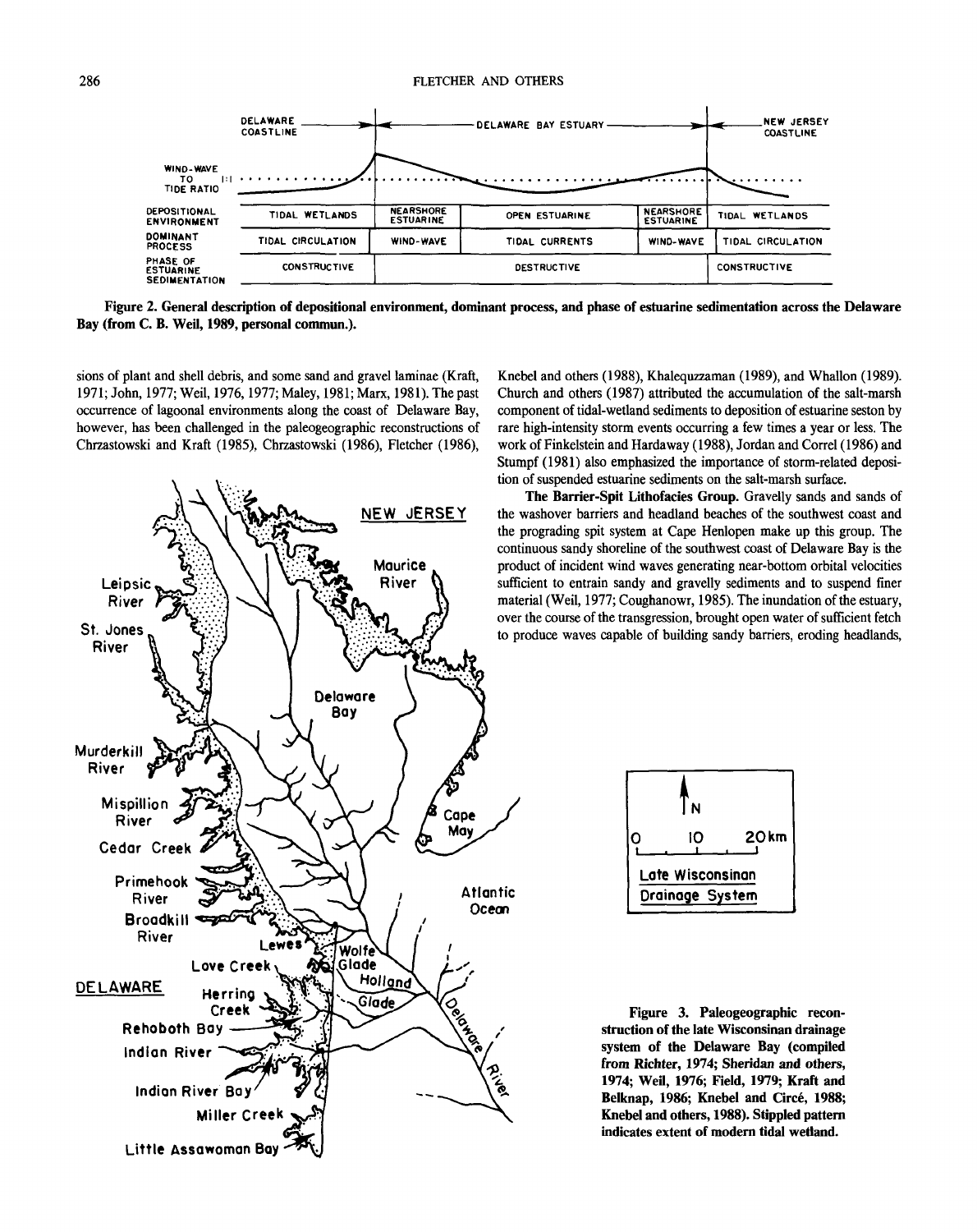TABLE 1. DESCRIPTION OF LITHOFACIES GROUPS AND CROSS-SECTION CODES

| Pre-transgression                                                                                    |                |
|------------------------------------------------------------------------------------------------------|----------------|
| <b>Basal Holocene</b>                                                                                |                |
| Gravelly, silty sand; poorly sorted, olive gray to yellow                                            | A1             |
| Gravelly sand; poorly sorted                                                                         | А2             |
| Silty sand; poorly sorted                                                                            | A3             |
|                                                                                                      |                |
| Pre-Holocene                                                                                         |                |
| Gravelly sand; poorly sorted, mud laminae                                                            | P1             |
| Gravelly sand; poorly sorted, cross-beds, oxidized                                                   | P <sub>2</sub> |
| Sand; poorly sorted, compacted, oxidized                                                             | P3             |
| Mud: interbeds of sand and gravel, oxidized, desiccated                                              | P4             |
| Sandy mud/muddy sand; cross-beds, plant fragments, oxidized                                          | P5             |
| Sandy, gravelly clay; white, stiff or fluidized, chalky with bluish tint, oxidized                   | P6             |
| Sandy, gravelly mud; cross-beds, plant/shell fragments, oxidized                                     | P7             |
| Mud; fluidized or compacted, burrowed or laminated, oxidized                                         | P8             |
|                                                                                                      |                |
| Tidal wetland                                                                                        |                |
| Marsh (where distinct)                                                                               |                |
| Mud; in situ plant material, some shell fragments                                                    | M1             |
| Peat                                                                                                 | M <sub>2</sub> |
| Sandy mud; plant fragments, gravel rare                                                              | M3             |
|                                                                                                      |                |
| Tidal wetland (tidal stream, high and low marsh, tidal mud flat)                                     |                |
| Mud; gray brown, plant fragments, peaty layers, occas. sand, gravel, and shells                      | W1             |
|                                                                                                      |                |
| Barrier -- spit                                                                                      |                |
| Washover barrier and headland beach                                                                  |                |
| Gravelly, silty sand; may contain laminations, shell or plant detritus, cobbles, poorly sorted       | B1             |
| Sand; poorly sorted, may contain shell or plant detritus, some heavy minerals                        | <b>B2</b>      |
| Gravelly sand; variable sorting, may contain organic detritus                                        | B3             |
| Silty sand; variable sorting, may contain organic detritus                                           | <b>B4</b>      |
|                                                                                                      |                |
| Prograding spit                                                                                      |                |
| Gravelly sand; variable sorting, shell fragments, peat rollers, clay balls; swash-zone debris common | S1             |
| Sand; poorly sorted, organic detritus                                                                | S2             |
| Gravelly, muddy sand; poorly sorted, some laminations                                                | S3             |
|                                                                                                      |                |
| Open water                                                                                           |                |
| Estuarine (non-specific)                                                                             |                |
| Clayey silt; may contain organic detritus                                                            | Εì             |
| Sandy mud; some shell and plant detritus, laminations or wormtubes or other                          |                |
| bioturbational structures                                                                            | E <sub>2</sub> |
| Gravelly, sandy mud                                                                                  | E3             |
| Estuarine (shallow)                                                                                  |                |
| Muddy, gravelly sand; poor sorting, some fine laminae, organic detritus                              | X1             |
| Sand: variable sorting, laminated or bioturbated, organic detritus                                   | X2             |
| Mud to coarse sand; finer sizes laminated, some shell or plant fragments,                            |                |
| graded beds, burrows, mottling, shell hash                                                           | X3             |
| Similar to X3 with absence of mud                                                                    | X4             |
| Fine to coarse sand; interpreted as under marine influence (shelf)                                   | Y2             |
|                                                                                                      |                |



and transporting coarse clastics alongshore (Kraft, 1971; Weil, 1976, 1977; Maley, 1981; Marx, 1981; Fletcher, 1986; Knebel and others, 1988). Headland-beach sediments are typically fine to coarse sands with shell fragments and some gravel. Barriers consist of gravelly to silty sands of variable sorting with some heavy mineral or silt laminations, shell or plant detritus, and some cobbles (Weil, 1976, 1977; Kraft and others, 1973, 1979; Maley, 1981; Marx, 1981; Fletcher, 1986).

**The Open-Water Lithofacies Group.** This group consists of a variety of sediment types which are reflections of dominant sedimentary processes operating in the estuary. Coarse materials include the reworked and winnowed sands and gravels of the tidal channels (Weil and others, 1975; Weil, 1976, 1977; Knebel, 1989), the shoals and banks of the estuarine floor (Weil and others, 1975; Weil, 1976,1977; Knebel, 1989), the longshore contribution from the southerly littoral drift system of the Cape May Atlantic coast, and the northerly longshore system of the Delaware Atlantic coast, as well as the sands transported by flooding tide from the continental shelf (Duane and others, 1972; Swift and others, 1972; Neiheisel, 1973; Sheridan and others, 1974; Weil, 1976, 1977). Finegrained sediments consist mostly of clayey silt, sandy mud, or mud with organic detritus and some bioturbational structures (Sheridan and others, 1974; Weil, 1976,1977). These muds have accumulated within channels along the axes of the ancestral Delaware River and associated tributary valleys due to the northwest migration of the turbidity maximum (Fletcher, 1986,1988a).

# **STRATIGRAPHY**

## **Assumptions and Presentation**

Chronostratigraphic cross sections of the southwest estuarine coast are used in the following discussion. These are constructed along shorenormal and shore-parallel transects from a data base of 100 vibracores (Fig. 4) obtained in a number of studies (Richter, 1974; Sheridan and others, 1974; Kraft and John, 1976; Weil, 1976; Maley, 1981; Marx, 1981; Fletcher, 1986). Lithosome tops were age estimated using local relative sea-level history (Fletcher, 1988b); these are tabulated in Table 2.<sup>1</sup> The following is a description of the use of local relative sea-level history as a means of estimating lithosome ages.

Relative sea-level age estimation is an application of radiocarbon sea-level history which assumes that a curve constructed of carbon-14 dated basal salt-marsh peats accurately represents the elevation of past sea levels relative to modern mean low water (Kraft, 1976; van de Plassche, 1986; Fletcher, 1988b). The sea-level history described by the Kraft (1976) curve is translated into a series of numerical relationships (Fig. 5). These allow use of iterative techniques as a means of estimating the ages of the more than 1,000 separate lithosomes in the vibracore data base (Fletcher and Kraft, 1986b; Fletcher and Pizzuto, 1986; Fletcher, 1986). The technique of age estimation has a probable maximum error of  $\pm 500$  yr based on an evaluation of the influence of compaction on the elevation of

**Figure 4. Location map of the vibracores used in this study (compiled from Richter, 1974; Sheridan and others, 1974; Kraft and John, 1976; Weil, 1976; Maley, 1981; Marx, 1981; Belknap and Kraft, 1985; Fletcher, 1986). Shaded transects are shown in cross section in Figures 7 and 8.** 

**<sup>&#</sup>x27;Table 2 may be secured free of charge by requesting Supplementary Data 9004 from the GSA Documents Secretary.**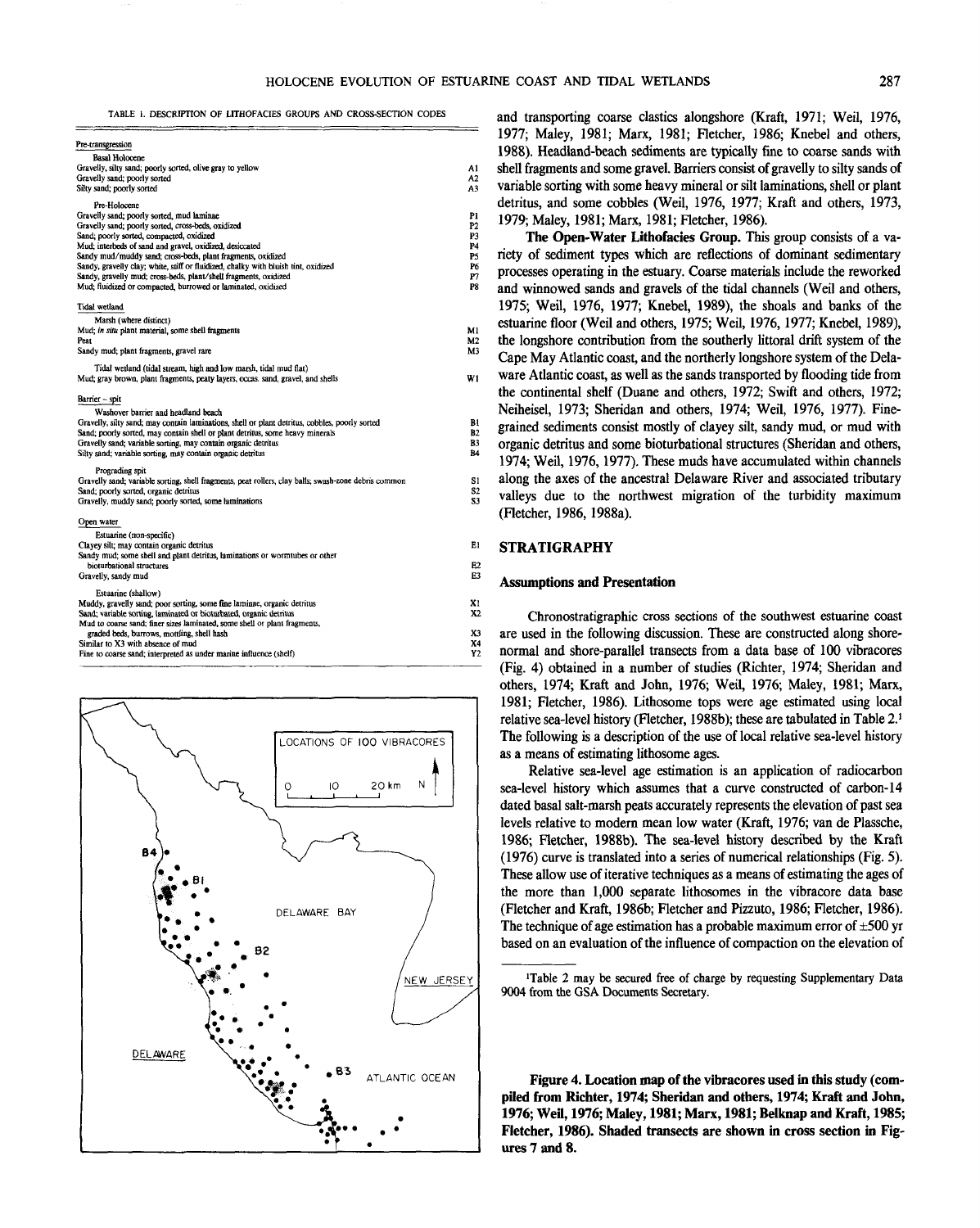



**Figure 5. The Kraft (1976) history of local relative sea level is used in the technique of lithofacies age estimation (Fletcher, 1986; Fletcher and Pizzuto, 1986; Fletcher and Kraft, 1986b; Fletcher, 1988b). Four straight-line segments of the curve are used to predict the age (A) of a cored lithofacies using the deposit elevation (corrected for environment of deposition relative to paleomean low water, Ec), and the slope of the segment (m). The segment variable (y) identifies the appropriate equation for the deposit.** 

# **Schematic Chronostratigraphy of the Holocene Sequence**



**Figure 6. The chronostratigraphic cross sections of Figure 7 and 8 are plotted in a manner that suggests isochronous unit pinch-out, when in fact the seaward extent of most coastal isochronous units is truncated by erosion at the shoreface. This creates a false geometry. For instance, the unit 1 Ka to 2 Ka should have the dashed line as the seaward extent of its upper isochron and should include the volume of material underlying the segment BC. The constraints of the data base, however, require the use of a pinch-out depiction (Fletcher and Kraft, 1986b).** 

dates derived from nonbasal materials (Pizzuto and Fletcher, unpub. data; Fletcher, 1988b) and the influence of paleotidal range (Decker, 1984; Fletcher, 1988b) and local datum change (Holdahl and Morrison, 1974; Fletcher, 1988b).

The chronostratigraphic cross sections illustrate the aggradation history of the coastal Holocene section by depicting the occurrence of millenial isochronous units (Fig. 6). An isochronous unit is a continuous succession of strata bounded by synchronous surfaces representing an interval of time (Krumbein and Sloss, 1963). The synchronous surfaces are shown by isochrons correlating relative sea-level estimated ages of cored lithologies (Figs. 7 and 8, illustrated with an alphanumeric code given in Table 1).

The relationship and character of adjacent isochrons illustrate the geometry of successive isochronous units. Isochron placement is controlled by the density of correlatable age estimates. The constraints of the data base require cross-section graphics which fail to show the truncation of isochrons by the erosion of the shoreface with sea-level rise. Rather, a pinch-out is implied in the graphics (Fig. 6), which erroneously suggests that the transgression changes the geometry of isochronous units. Where an interval suggests that an isochron is pinching-out, the true stratal geometry involves truncation of the unit, not the convergence of isochrons.

## **Chronostratigraphy of the Coastal Section**

In all of the chronostratigraphic cross sections (Figs. 7 and 8), the pre-transgression lithofacies is basement to the Holocene section. Due to the active drainage which incised the Delmarva Peninsula during the late Wisconsinan, much of this surface is lowland, formerly occupied by tributary channels to the ancestral Delaware River. These areas are readily flooded by rising sea level (Kraft, 1971; Kraft and John, 1976; Belknap and Kraft, 1981, 1985). Incised in this manner, the pre-transgression surface provides for the accumulation of a thick sedimentary on-lap sequence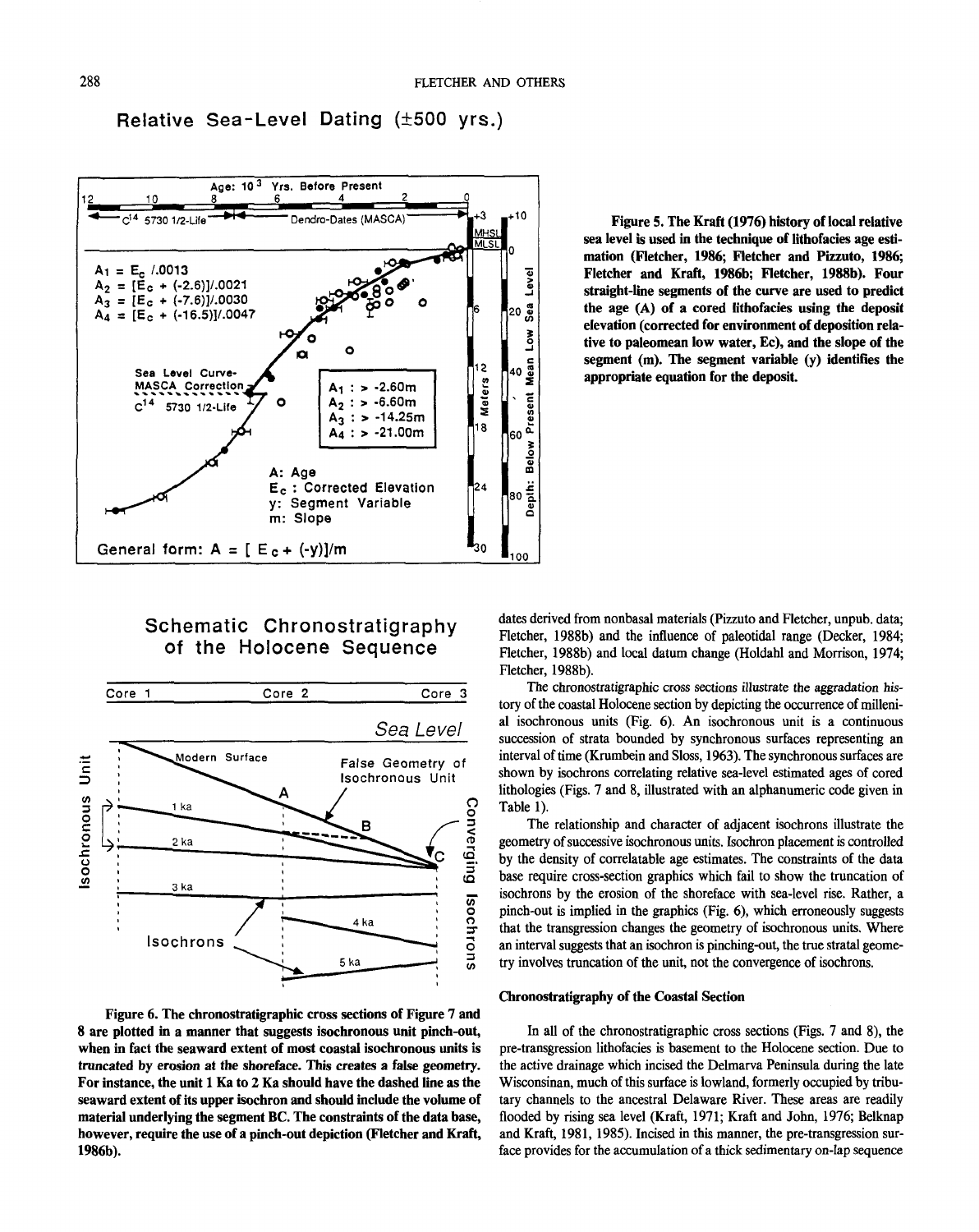

usually composed of tidal-wetland lithofacies (Belknap and Kraft, 1977, 1981, 1985; Fletcher, 1986; Knebel and others, 1988). Pre-transgressive highlands, formerly drainage interfluves, are generally erosive on their upper surface and laterally terminate the on-lap sheets which infill the lowlands (Kraft, 1971; Belknap and Kraft, 1977, 1981, 1985; Fletcher,

1986; Knebel and others, 1988). Descriptions of the lithofacies and their estimated ages in the 27 vibracores of cross sections Bl through B4 may be found in Table 2.

Section Bl extends to the northeast from Port Mahon, across the estuarine shoreface, and consists of three vibracores. Core 141 records a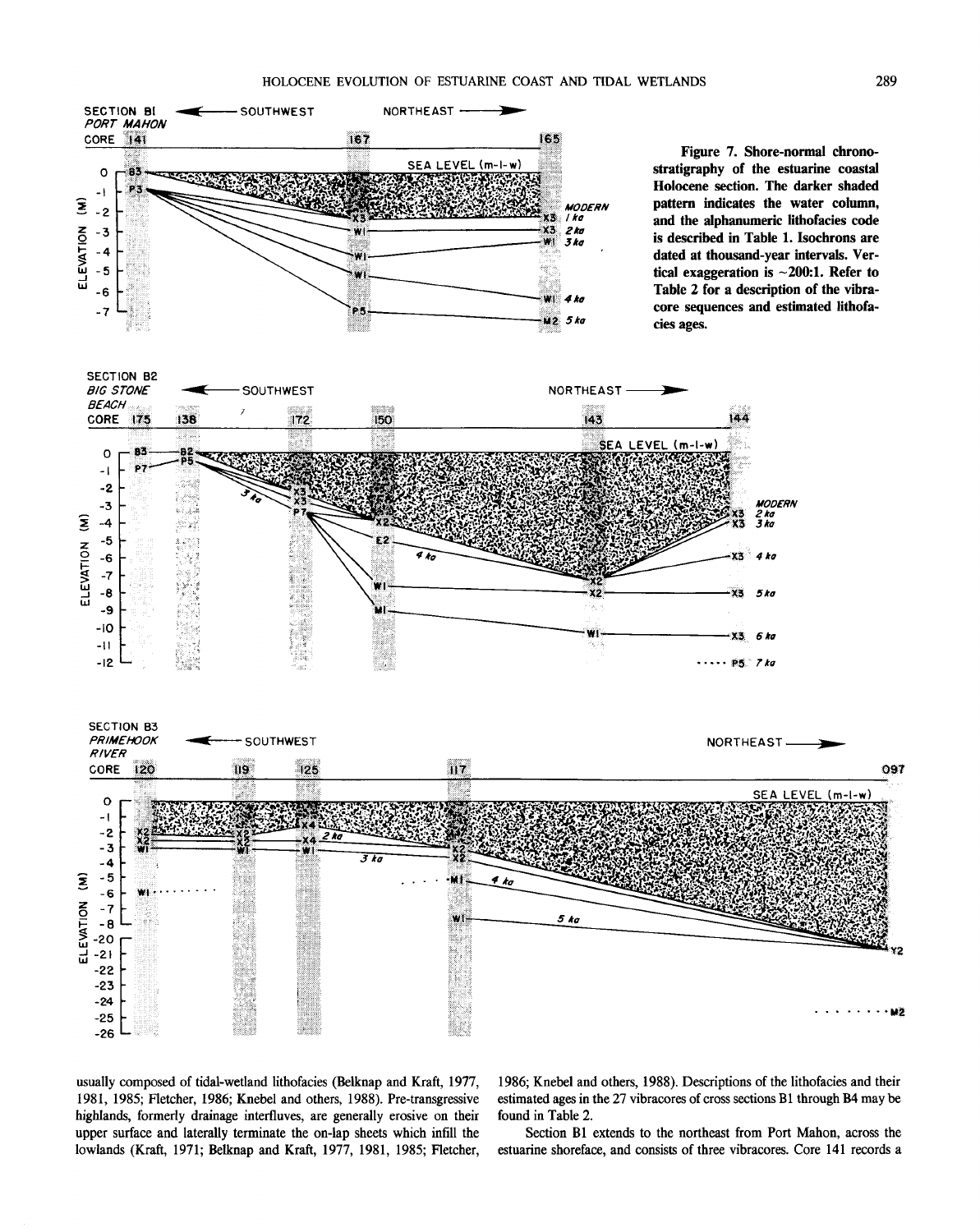

**Figure 8. Shore-parallel chronostratigraphy of the estuarine coastal Holocene section. The darker shaded pattern indicates the water column, and the alphanumeric lithofacies code is described in Table 1. Isochrons are dated at thousand-year intervals. Vertical exaggeration is -200:1. Refer to Table 2 for a description of the vibracore sequences and estimated lithofacies ages.** 

thin washover barrier accreted onto a pre-transgression highland. Offshore, cores 167 and 165 intersect basement lowland adjacent to the main channel of the paleodrainage system. Holocene sediments on this lowland illustrate the preservation of a thick tidal wetland sequence (underlain by basal peat) despite active erosion at the shoreface during sea-level rise. This chronostratigraphy shows the shore-normal relationship between eroding pre-transgression highland and lowland accumulations from the middle and late Holocene.

Extending northeast from the pre-transgression highland at Big Stone Beach, north of the Mispillion River, section B2 presents a more complex chronostratigraphy. Cores 175 and 138 record the basal contact at depths of less than 1 m. Landward, to the southwest, there are extensive subaerial outcrops of pre-Holocene sediments, suggesting that most of the thin Holocene section sits atop a shallowly dipping basement. Offshore, however, the pre-transgression surface is penetrated at increasingly greater depths: in core 172 at a depth of more than 3 m and in core 144 at a depth of more than 12 m. Overlying estuarine and tidal wetland sediments are preserved due to their location on a pre-transgression lowland. Clearly, basement in this transect descends across a pre-transgression interfluve into a former channel valley, probably the southern valley of Knebel and others, 1988 (see Fig. 1C). The extent of erosion is displayed in core 143, at a water depth of more than 6 m; this location is experiencing erosion to the 4 Ka isochron. The presence of a tidal shoal in core 144 provides for a thick accumulation of modern open-water lithofacies atop the pre-transgression surface. Earlier Holocene sediments appear to have been eroded during or prior to the formation of the shoal. In general, the chronostratigraphy of section B2 suggests that 3,000 to 4,000 yr of section has been eroded from the southwest estuarine shoreface, whereas the preserved section dates from the early to middle Holocene.

Section B3, along the main axis of the ancestral Primehook River, contains a well-developed Holocene sequence which locally exceeds thicknesses of 24 m. Core 97 has the deepest penetration; it samples marsh peat that has been sea-level dated to >10 Ka. The depth of nearshore erosion at cores 117 and 125 has been restricted to 1,000 to 2,000 yr. Overlying the entire section, there is a late Holocene open-water lithofacies. This transect is a counterpoint to the lesser thickness and poor preservation which characterizes Holocene accumulations atop, and along the flanks of, pre-transgression highlands.

Section B4, in Figure 8, depicts the shore-parallel chronostratigraphy of the southwestern coast. Constructed with the correlation of 15 vibracores, this section highlights a number of regionally significant chronostratigraphic relationships. Four areas exhibiting thin, poorly developed Holocene sections underlain by pre-transgression lithofacies are found at Lewes (cores 127 and 128), Slaughter Beach (cores 129 and 183 south of Cedar Creek), Big Stone Beach (cores 171,172, and 155 north of Mispillion River), and to the southeast of Port Mahon (core 163) (see Fig. 3). The sections preserved in cores 163 and 183 are in shallow water of less than 1.5-m depth and consist of open-water lithofacies underlain by tidalwetland—marsh lithofacies. Cores 128, 171, 172, and 155, in deeper water, contain a thin cover of estuarine sands over the pre-transgression lithofacies. This suggests that the Holocene section underlain by shallow pre-transgression lithofacies is subject to active reworking, effectively removing all Holocene lithofacies other than open-water lithofacies.

A second regionally important chronostratigraphic relationship is found in the incised stream valleys of the ancestral drainage system. During the course of transgression, these local basins were characterized by the rapid aggradation of Holocene lithofacies, as shown by cores 119, 112, 145,147,181, and 162, all of which fail to penetrate the pre-transgression surface despite their relatively great lengths (Table 2). Most welldeveloped Holocene sequences are found in these former channels. These consist of lithofacies from the middle and late Holocene which have survived the erosional processes accompanying the rise of sea level. Among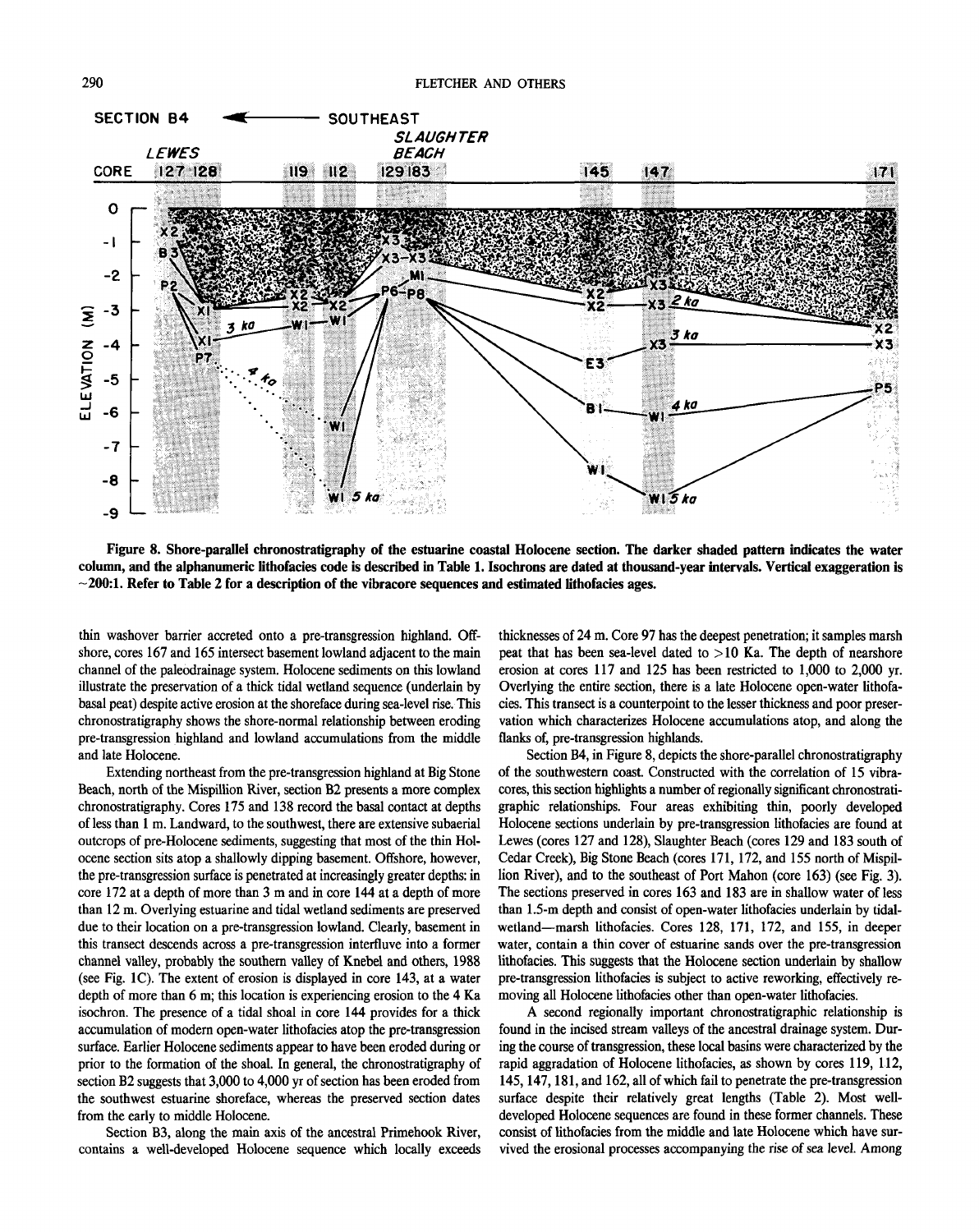

#### **Figure 8. (***Continued).*

the salient features of Holocene valley sections are the display of thicker isochronous units, lateral termination against pre-transgression highlands, and a greater variation in the character of the preserved lithofacies.

## **Lithofacies Analysis**

The lithostratigraphy may be readily distilled into a few primary lithofacies relationships with the technique of randomized lithofacies transition probability analysis. This method was originally used by Selley (1970) and later described in detail by Harms and others (1982). A lithofacies transition is a contact between two vertically adjacent lithofacies. The technique identifies those lithofacies which tend to occur together, and those which may be mutually exclusive or less commonly related. A nonrandom transition probability matrix is constructed, describing lithofacies contacts in the vibracore data base which have a statistical probability of being more common or less common than a random sequence of transitions. A flow diagram (Fig. 9) illustrates the important transitions and also displays the percentage of total transitions in the data base represented by each pair of lithofacies.

Three lithofacies complexes or systems are identified by probability analysis of the Delaware Bay coastal Holocene section: the accretionary cape complex, the shallow pre-Holocene erosional surface, and the pre-Holocene valley complex (Fig. 9).

The accretionary cape lithofacies complex is associated with the local progradation at Cape Henlopen. Accounting for about 14% of the transitions, this complex consists of shallow estuarine and prograding spit lithofacies. As the spit sands and gravels are about eight times more likely to be the overlying unit than are the shallow estuarine sediments, this model is consistent with the high rate of sediment influx to the Cape Henlopen area and the generally northern direction of cape progradation across formerly estuarine environments (Maurmeyer, 1974; Kraft and John, 1976; Kraft and others, 1978).

The shallow pre-Holocene erosional surface is occupied by a number of lithofacies which, together, account for nearly 24% of the transitions in the data base. In this lithofacies system, pre-Holocene basement is found at shallow depths, which, in the case of continued sea-level rise, causes the overlying Holocene section to be partially or completely eroded due to shoreface wave action (Kraft, 1971; Sheridan and others, 1974; Belknap and Kraft, 1981, 1985; Fletcher, 1986). The most likely sediment to be found atop the shallow pre-Holocene surface is either a basal Holocene gravelly sand, or an estuarine or shallow estuarine lithofacies of muddy to gravelly sands. The possibility of a previously existing tidal-wetland lithofacies having been eroded from this surface is great. Often, the open-water lithofacies are derived, in part, from the reworking of earlier Holocene or pre-Holocene sediments. The frequent occurrence of this lithofacies system and the profound control it exerts on the preservation potential of the Holocene section (Belknap and Kraft, 1981, 1985) identify it as an important component of the coastal stratigraphy.

The greatest thicknesses of Holocene sediment are found in conjunction with the pre-Holocene valley lithofacies complex. Here, 62% of the Delaware Bay coastal Holocene section is found in a sequence of tidalwetland, barrier, and open-water lithofacies. Overlying the pre-Holocene lowland, there are basal peats, or, less commonly, there is a barrier sand which has accreted onto the basement surface and been buried by openwater deposition. The basal peat is often found with other types of tidalwetland lithofacies, which in turn may be overlain by washover sands. The most common sequence, however, includes a tidal-wetland section of basal salt-marsh peat overlain by an accumulation of organic mud, which in turn has been overwashed by barrier migration and is currently exposed in the shallow estuary as an eroding subtidal mudflat (Weil, 1976, 1977; Maley, 1981; Marx, 1981; Fletcher, 1986). These lithofacies transitions denote the partial preservation of the Holocene coastal section, as the exposed tidalwetland muds are typically more than 1,000 yr old and were previously overlain by back-barrier and barrier sediments that have subsequently migrated landward or been removed by transgression-related erosion.

# **Aggradation and Erosion of the Coastal Section**

The texture and composition of the tidal-wetland lithofaces (Khalequzzaman, 1989; Whallon, 1989) and the recognition that processes controlling sediment distribution across the salt marsh originate from the adjacent estuary (Postma, 1967; Elliott, 1972; Richter, 1974; Allen, 1977;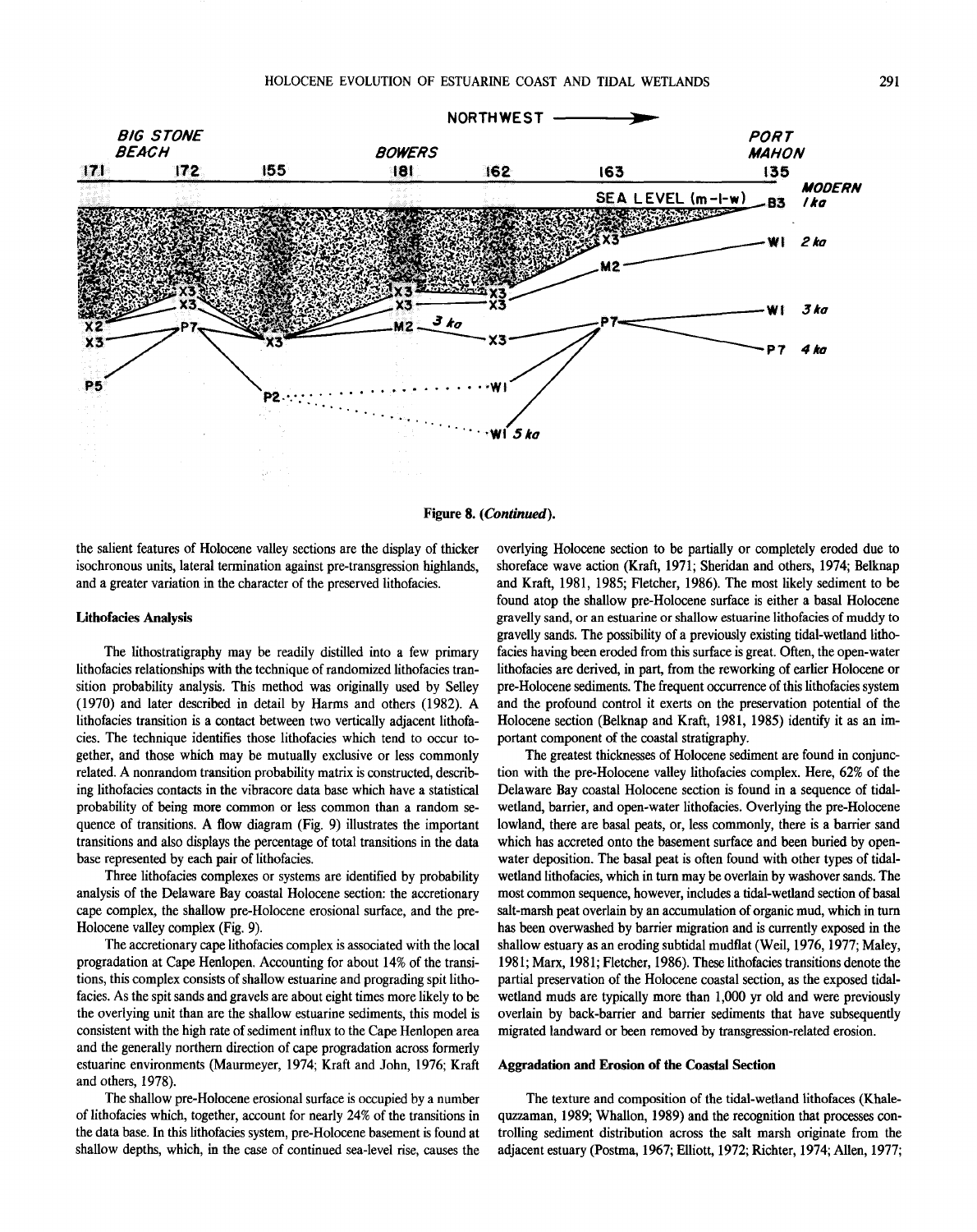**292 FLETCHER AND OTHERS** 



**Figure 9. Flow diagram showing results of lithofacies transition analysis of the Delaware Bay coastal section.** 

Stumpf, 1981; Frey and Basan, 1985) suggest that suspended sediment from the estuarine turbidity maximum is being actively deposited on the marsh surface. The organic and inorganic silt and clay of the tidal-wetland lithofacies has originated, at least in part, from seston concentrations in an adjacent tributary tidal stream or from the axis of the main Delaware River channel. The combined influence of the tributary and central channel turbidity maxima creates a regional depocenter which migrates with rising sea level at the head of the estuarine system. The history of coastal stratigraphic aggradation is therefore tied to the history of this turbidity maximum depocenter (Fig. 10), which, during the Holocene, has moved northwest across the estuarine basin (Kraft, 1971, 1979; Kraft and others, 1973, 1979; Richter, 1974; Weil, 1976,1977; Maley, 1981; Marx, 1981; Fletcher, 1986; Knebel and others, 1988).

The Holocene coastal sequence began to aggrade as a result of the tidal influx of sediments from this proximal turbidity maximum depocenter (Weil, 1976,1977; Fletcher, 1986,1988a; Fletcher and Pizzuto, 1986). The sediments of the pre-Holocene valley lithofacies complex compose the largest part of the coastal strata. These lithofacies were initially deposited coincident with the flooding of the estuarine basin and the influence of the proximal depocenter. Depocenter activity was both local in nature, as in the case of salt-wedge intrusion along a tributary valley, and more regionally extensive, as along the main axis of the estuary. Fine-grained sediments comprising the depocenter accumulated both proximal to the turbidity maximum and distally, following extended tidal transport. Weil (1976, 1977) described these deposits as part of an estuarine delta, developing in response to sediment influx to the depocenter from upland sources, followed by fine-sediment distribution and deposition by tidal circulation along the estuarine margin. As sea level rose through the Holocene, the first stage of inundation was characterized by aggradation of tidal-wetland

lithofacies (Fig. 11), forming the lower part of the coastal section. This has been named the "constructive deltaic phase" by Weil (1976). As the estuary became wider and deeper, the aggraded tidal-wetland lithofacies strata were truncated and eroded in conjunction with the accumulation and landward migration of barrier-spit lithofacies. This is known as the "destructive deltaic phase" (Weil, 1976). Evidence of the erosion is found in the form of extensive subtidal flats ringing the margin of the lower estuary (Weil, 1976, 1977; Maley, 1981; Marx, 1981; Fletcher, 1986; Knebel and others, 1988). Holocene aggradation may continue with the deposition of open-water lithofacies atop the partially or wholly eroded coastal section (Sheridan and others, 1974; Weil and others, 1975; Weil, 1976,1977; Fletcher, 1986; Knebel and others, 1988; Knebel, 1989).

Radiocarbon dates of organic tidal-wetland sediments (Kraft, 1976; Maley, 1981; Marx, 1981; Belknap and Kraft, 1985) and the chronostratigraphy derived from the relative sea-level age estimation of lithofacies in the vibracore data base allow us to present a history of the migrating depocenter (Fig. 10). Prior to about 10 Ka, the depocenter was located on the inner continental shelf southeast of the present mouth of Delaware Bay (Figs. 10 and 11). The modern estuary basin was then part of the regional fluvial system of the ancestral Delaware River, and the estuary at that time was located to the east, on the modem continental shelf. Between 10 Ka to 8 Ka, rising sea level had moved the depocenter along the main axis of the ancestral channel to approximately the location of the modern bay mouth. The coast between Cape Henlopen and the Mispillion River entered the constructive deltaic phase of sedimentation at this time (Fig. 11).

The middle Holocene record shows the movement of the depocenter to the northwest and the continued aggradation of the coastal section in the Broadkill, Primehook, Cedar Creek, Mispillion, and Murderkill valleys. Between 5 Ka and 3 Ka, the easternmost portion of the southwest estua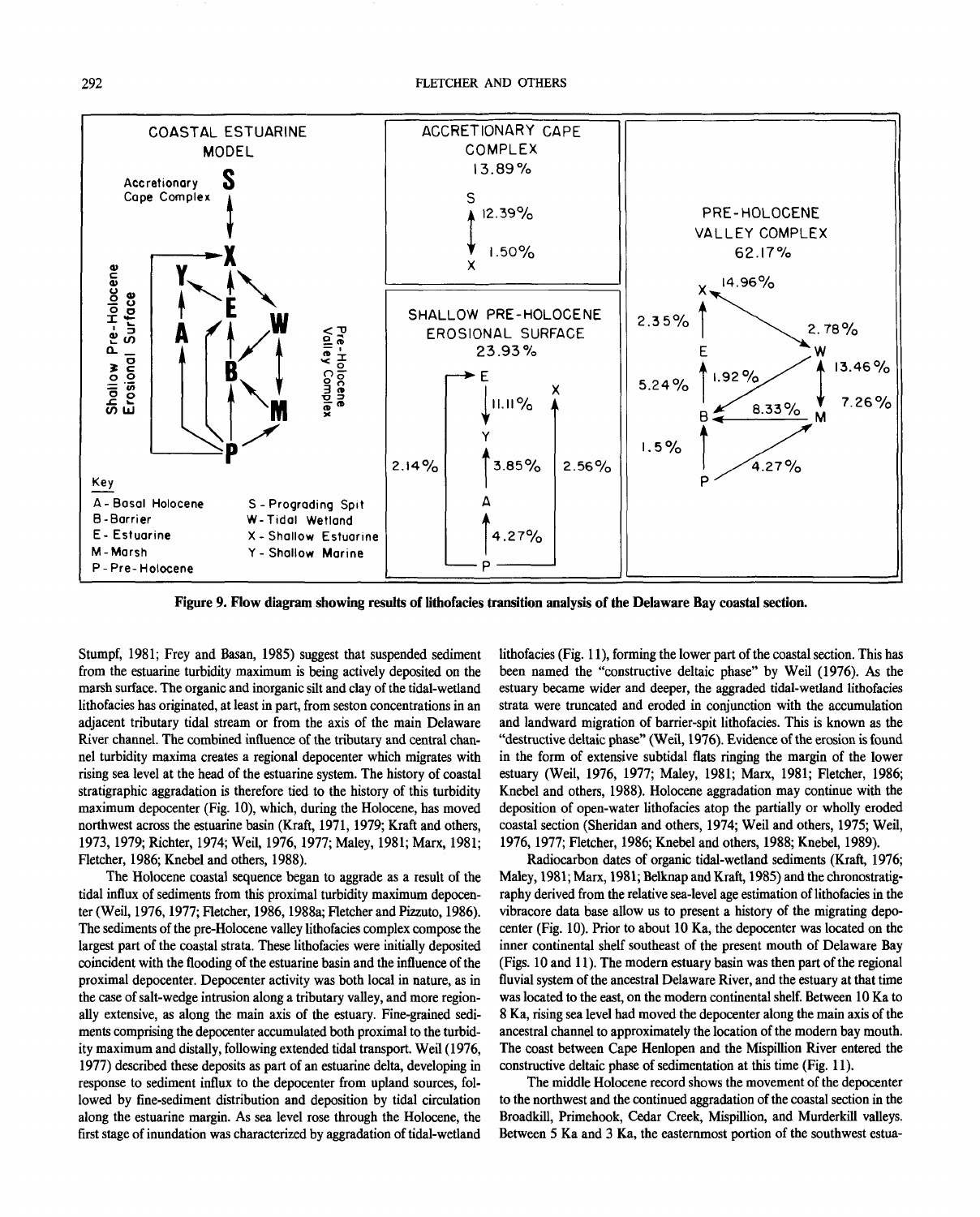rine coast experienced the erosive effects of the wind-wave climate resulting from the greater fetch of the broadened estuary. Following 3 Ka, the depocenter had migrated beyond the modern estuarine basin. This later phase of sedimentation, the destructive deltaic phase, is characterized by the end of proximal aggradation of the coastal section with the onset of barrier migration and subsequent tidal-wetland exposure to erosion. Modern sedimentation occurs landward of the barriers with continued distal aggradation of the tidal-wetland lithofacies, and in the open estuary with the accumulation of open-water lithofacies. Both Kraft and others (1989) and Church and others (1987) have determined that modern tidal-wetland sedimentation rates average about 4 to 5 mm/yr, a factor of three or more higher than the long-term average of the past 1,000 yr. The reason for the high modern sedimentation rates is problematic and may be due to several factors, including basin subsidence, compaction, increased sea-level rise, increased storminess, and increased sediment availability.

# **COASTAL EVOLUTION**

# **Tide Dominated to Wave Dominated**

The observation that coastlines exhibit distinct morphologies in response to the dominance of either wave or tide energies was first reported



by Price (1955). This approach to understanding the occurrence of specific coastal morphotypes through an understanding of formative processes was continued with the work of Davies (1964) and Hayes (1975,1979). In the case of deltaic systems, coastal morphogenesis is complicated by influence of a third category of incident energies, the fluvial system (Galloway, 1975; Wright, 1978).

Tide-dominated and wave-dominated coasts display variations in inlet frequency, ebb delta development, barrier morphology, and longshore features which are reflections of processes that transport sediment (Davis and Hayes, 1984). The complex of morphodynamics in a coastal setting produces a specific stratigraphy which allows interpretation of the paleocoastline (Clifton and Dingler, 1984; Dupré, 1984).

Along the southwest coast of Delaware Bay, the constructive deltaic phase of sedimentation occurred in conjuction with tide-dominated distribution of suspended sediments in the turbidity maximum depocenter. The destructive deltaic phase is characterized, in part, by high-energy erosion of shoreline and nearshore deposits by predominantly wave-related processes. The observed relationships of dominant process, phase of sedimentation, and depositional environments across the estuary can be expanded to describe the major areal environmental variations and response of processes occurring throughout the estuary during the transgression (Fig. 12).

Lithofacies accumulations on the estuary coast reflect the changing influence of tide versus wave-related processes. Above the basal pretransgression lithofacies, strata consist largely of thick sections of tidalwetland muds (Richter, 1974; Kraft and John, 1976; Maley, 1981; Marx, 1981; Fletcher, 1986). These sediments were deposited, for the most part, during the early stages of inundation when tidal distribution was the primary mode of sediment dispersal. At that time, the coast was characterized by muddy shorelines and an absence of significant accumulations of sediment coarser than fine sand. Due to limited fetch in the estuary, wind-wave activity was minimal.

During later stages of inundation, the greater fetch of the open estuary produced an increase in wind-wave energy. Coarse-grained material, the barrier-spit lithofacies, accumulated in the form of migrating washover barriers and eroding headland beaches. Tidal currents were still an influential factor in the distribution and reworking of open-estuarine sediments, but the morphology of the coast and character of the accumulations were profoundly changed by the increasing influence of the higher energy windwave regime.

The change from one mode of coastal morphodynamics to another was gradational (Fletcher and Kraft, 1986a). The relative influence of tide-to-wind-dominated processes was part of a continuum produced by rising sea level (Fletcher and Kraft, 1986a). The two phases of estuarine coastal sedimentation which resulted in the final configuration of Holocene deposits may be characterized by this process continuum. The constructive deltaic phase of sedimentation occurred in conjunction with proximal tide-dominated distribution of suspended sediment. The destructive deltaic phase is characterized by distal sedimentation and the highenergy erosion of coastal deposits by predominantly wave-related processes.

# **Implications**

During the Holocene transgression along the estuary coast, the phase relationship between the aggradation and erosion of the Holocene section

**Figure 10. History of the migrating, estuarine turbidity-maximum depocenter along the axes of the ancestral Delaware River and major tributary systems.**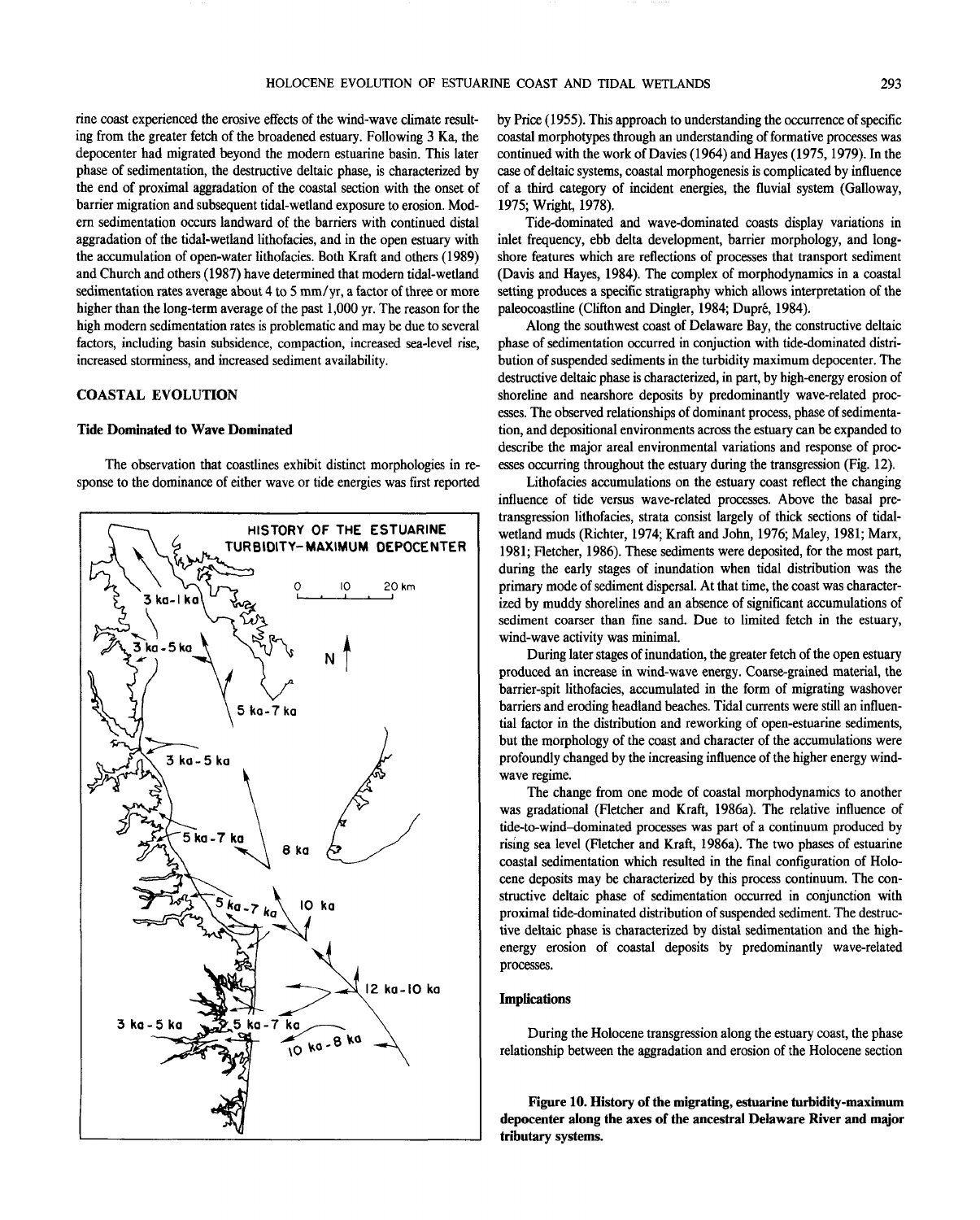

**AGGRADATION AND EROSION OF COASTAL HOLOCENE STRATA - DELAWARE BAY (after Weil, 1976)** 

**Figure 11. Aggradation and erosion of coastal Holocene strata during the constructive and destructive phases of estuarine delta sedimentation. The hachured volume represents the residence time and preservation potential of strata along the Delaware Bay southwest coast. Prior to inundation by rising sea level, pre-transgression lithofacies accumulate as basal Holocene and pre-Holocene deposits. The aggradation of coastal Holocene strata begins with the start of the constructive deltaic phase, characterized by proximal deposition of turbidity-maximum sediments. Tidal-wetland lithofacies accumulate until wind-wave energy at the shoreface causes the landward migration of barrier-spit lithofacies. This initiates the destructive deltaic phase of sedimentation, characterized by erosion of the back-barrier tidal-wetland deposits by migrating washover barriers and subsequent exposure on the shoreface as a subtidal mud flat. Open-water lithofacies may then accumulate on this surface above the truncated coastal strata.** 

varied in time and space (Fig. 11). Several factors influenced this relationship. These include (1) rate of sediment influx to a particular site, (2) energy incident to the shore, (3) exposure to prevalent low-pressure weather systems, (4) activity of tidal currents, (5) rate of sea-level rise, and (6) configuration of the pre-transgression surface (Belknap and Kraft, 1977,1981,1985).

The history of aggradation and erosion of coastal strata is controlled by the constructive and destructive phases of deltaic sedimentation (Fig. 11). The duration of Holocene aggradation is the temporal span between the first influence of the turbidity maximum depocenter at a locality, and the onset of wind-wave erosion. The erosion extends to a depth equal to storm wave base followed by deposition of a variable thickness of openwater lithofacies accumulating in response to tidal current activity along the estuarine floor (Fig. 12).

In Figure 11, the time between the initiation of aggradation and the beginning of erosion is the period over which the section develops; it may be thought of as the residence time of the section. The slope change in the line of aggradation is probably related to changes in the rate of sea-level rise. The line of erosion, however, is probably more a result of developing wind-wave energy and antecedent topography than the actual rate of sea-level rise. The time difference between the two averages  $\sim$ 4,000 yr. Erosion of the section does not result in total loss of Holocene materials. In those cases, where the pre-Holocene valley complex extends deep enough to survive storm reworking, several thousand years of early to late Holocene strata have survived (Belknap and Kraft, 1981; Maley, 1981; Marx, 1981; Fletcher, 1986; Knebel and others, 1988). Shoreface erosion does not remove tidal-flat and sand-ridge deposits of the deep bay.

# **Summary of Evolutionary History**

During the Holocene transgression, a regional depocenter, related to tributary and main-channel turbidity maxima, migrated northwest across the estuarine basin at a rate determined by rates of sea-level rise and along a path determined by the topography of the pre-transgression surface. By

**Figure 12. Coastal evolutionary history, stratigraphie development, sediment source and dispersal systems, and inundation patterns in the Delaware Bay estuary over the course of the Holocene transgression.**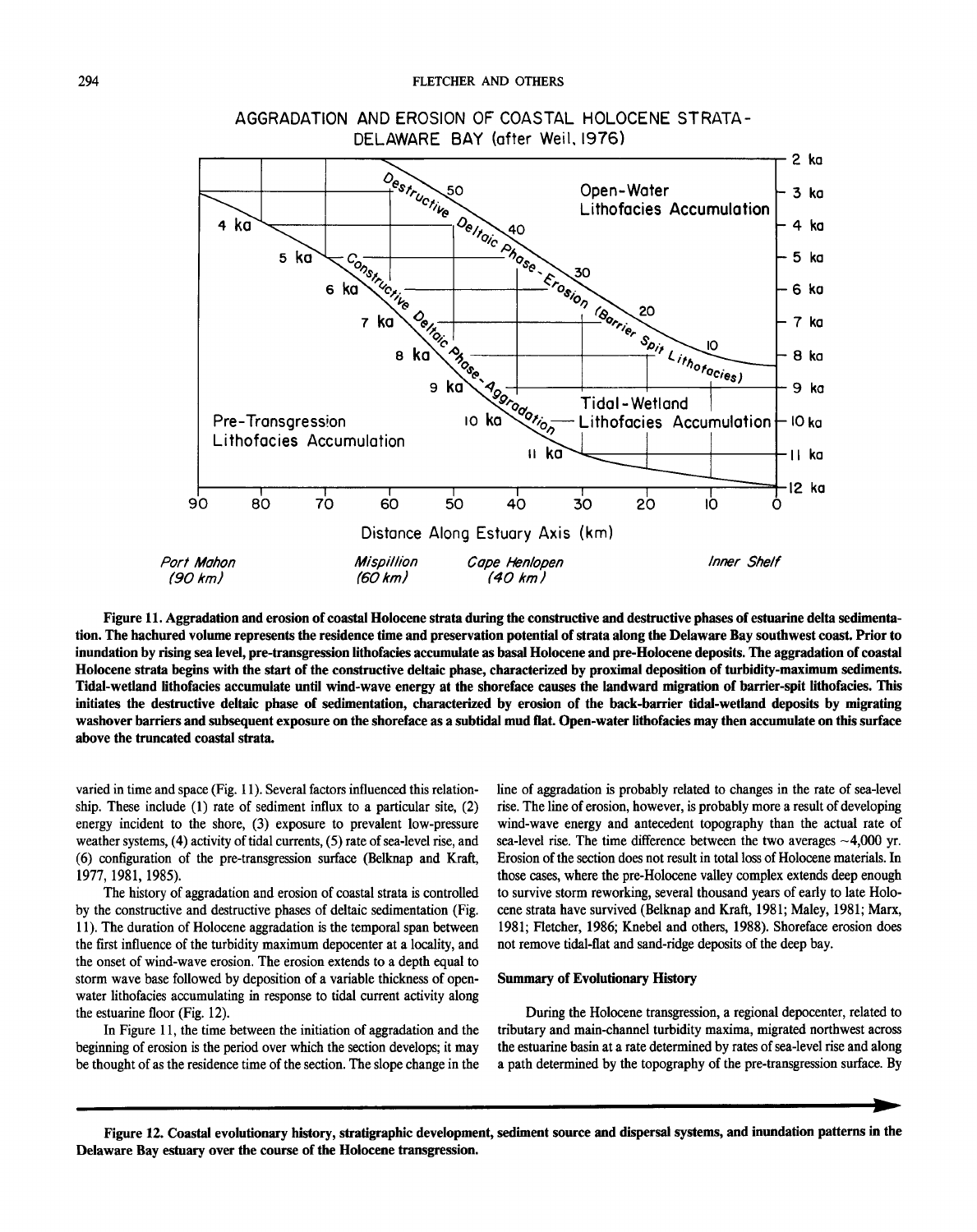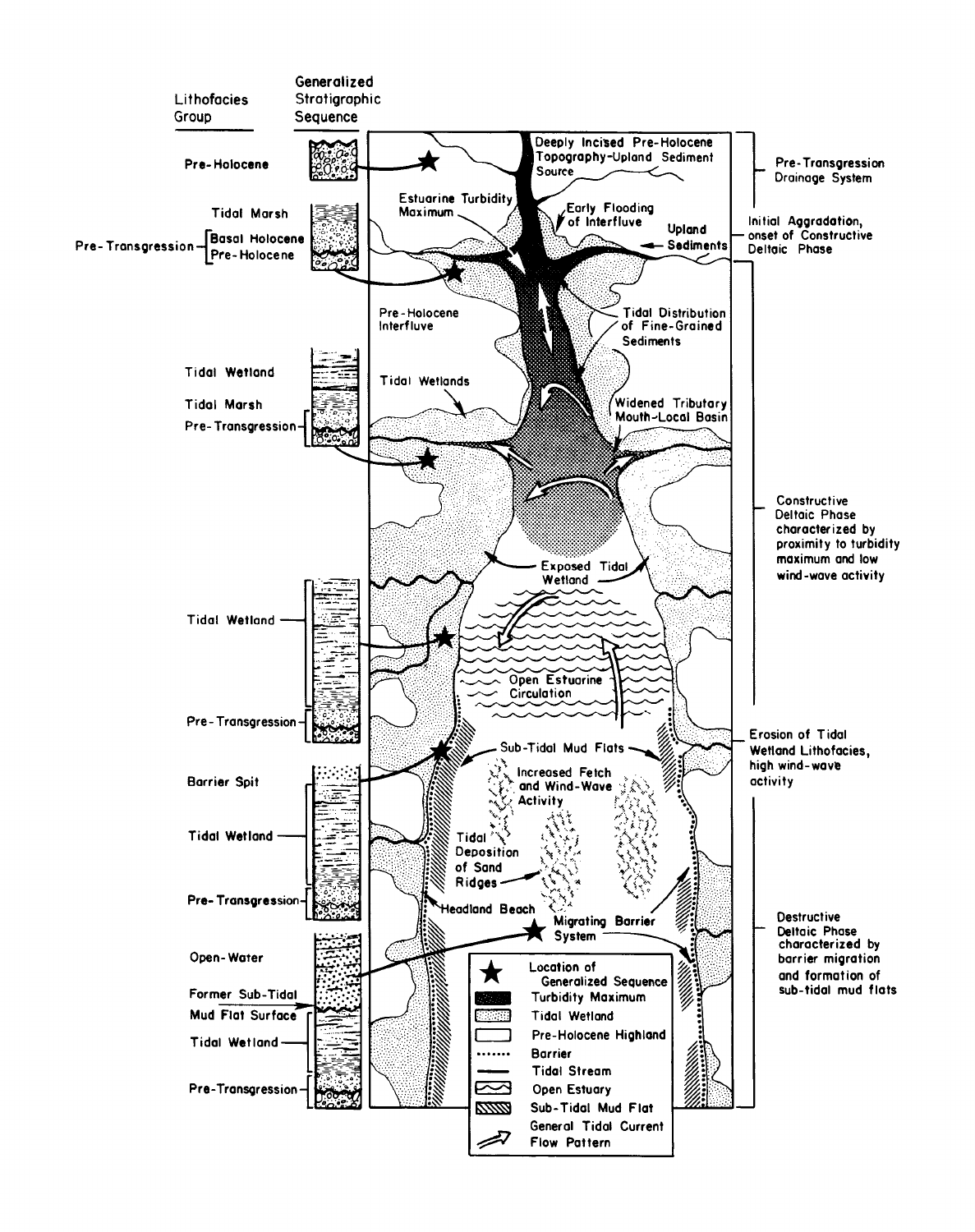12 Ka, this depocenter was located southeast of the modern Bay mouth. By 10 Ka, the depocenter had relocated to approximately the position of the modern Bay mouth, resulting in sediment dispersal along the channel axes of the ancestral Delaware River drainage system in the area. On the southwest coast, exposed tidal-wetland muds occupied widened tributary mouths and extended peripherally around flooded interfluves during the period 7 Ka to 5 Ka. By the middle to late Holocene, the southeastern portion of the estuary had widened, and heightened wind-wave activity modified the southwest shore and caused erosion of existing deposits (Figs. 10, 11, and 12).

The influence of changing sea level and sediment availability caused the estuarine coast to constantly adjust to new conditions, describing a continuum between the ancestral fluvial system and the completely inundated estuarine floor.

Initially, a rise in sea level resulted in flooding of the land surface and tidal deposition of organic fine-grained sediments. Local tidal fresh-water and fluvial wetlands soon gave way to tidal brackish wetlands which extended across the pre-transgression surface, creating a mud coast occupied by salt-tolerant vegetation in a low-energy, open-water environment. This muddy, vegetated coast was originally marked by gravelly highlands, but high rates of fine-grained sediment influx expanded local tidal wetland deposits until they coalesced laterally, creating long expanses of shoreline consisting exclusively of tidal wetlands.

With continued sea-level rise, the estuary broadened, and the increasing fetch resulted in a high level of wind-wave energy at the shore. Consequently, wave action against the exposed tidal wetlands and highlands led to the development of washover barriers and headland beaches. As these transgressive coarse-grained deposits moved landward, subtidal mud flats, composed of tidal wetland lithofacies, were exposed along the estuarine margin. Eventually, these muddy surfaces, the eroded remnants of the coastal stratigraphic section, were covered by estuarine deposits of the open-water lithofacies group.

The coastal Holocene section developed on the estuarine margin during an initial period of aggradation associated with proximity of the turbidity maximum, the constructive deltaic phase. Aggradation, lasting for  $\sim$  4,000 yr, consisted of three interrelated lithofacies complexes: the pre-Holocene valley complex, the accretionary cape complex, and the shallow pre-Holocene erosional surface. With continued sea-level rise and broadening of the expanse of the estuary, heightened wind-wave energy combined with distal sedimentation patterns to initiate the destructive deltaic phase. The dominant features of this period of coastal evolution are the landward migration of washover barriers and the simultaneous truncation of the tidal wetland accumulations. Deposition of open-water lithofacies on the muddy shoreface marks the end of coastal evolution and the beginning of a regime of estuarine sedimentation.

## ACKNOWLEDGMENTS

We appreciate the efforts of S. M. Colman, P. Popenoe, J. R. Suter, and E. A. Winget in reviewing early versions of the manuscript. R. E. Sheridan and C. B. Weil provided valuable comments on the final draft. The West Chester University, Faculty Development Committee, and Research and Publication Committee provided funding for parts of this research. This publication is also the result, in part, of research sponsored by the National Oceanic and Atmospheric Administration Office of Sea Grants, Department of Commerce, NA80AA-D-00106 (Project Nos. R/G 10 and R/G 12). The United States Government is authorized to produce and distribute reprints for governmental purposes, notwithstanding any copyright notation that might appear here-on. The Department of Geology, University of Delaware also provided funds for this research.

#### REFERENCES CITED

- Allen, E. A., 1977, Petrology and stratigraphy of Holocene coastal-marsh deposits along the western shore of Delaware Bay: Newark, Delaware, Delaware University Sea Grant Technical Report, DEL-SG-20-77, 287 p. Belknap, D. F., 1979, Application of amino acid geochronology to stratigraphy of late Cenozoic marine units of the
- Atlantic Coastal Plain [Ph.D. dissert.]: Newark, Delaware, Delaware University, 550 p. Belknap, D. F., and Kraft, J. C., 1977, Holocene relative sea-level changes and coastal stratigraphic units on the northwest
- flank of the Baltimore Canyon Trough geosyndine: Journal of Sedimentary Petrology, v. 47, p. 610- 629. 1981, Preservation potential of transgressive coastal lithosomes on the U. S. Atlantic shelf: Marine Geology, v. 42, p. 429-442.
- 1985, Influence of antecedent geology on stratigraphic preservation potential and evolution of Delaware's barrier systems: Marine Geology, v. 63, p. 235-262.
- Chrzastowski, M. J., 1986, Stratigraphy and geologic history of a Holocene lagoon: Rehoboth Bay and Indian River Bay, Delaware [Ph.D. dissert.]: Newark, Delaware, Delaware University, 337 p.
- Chrzastowski, M. J., and Kraft, J. C., 1985, Pre-transgression morphology and Holocene stratigraphy of the Delaware estuarine and Atlantic coasts: Geological Society of America Abstracts with Programs, v. 17, no. 7, p. 546. Church, T. M., Biggs, R. B., and Sharma, P., 1987, The birth and death of salt marshes: Geochemical evidence for
- sediment accumulation and erosion: EOS (American Geophysical Union Transactions), v. 68, no. 16, p. 305. Clifton, H. E., and Dingier, J. R., 1984, Wave-formed structures and paleo-environmental reconstruction, in Greenwood,
- B., and Davis, R. A., eds., Hydrodynamics and sedimentation in wave-dominated coastal environments: Marine Geology, v. 60, p. 165-198.
- Coughanowr, C. A., 1985, The effects of wind waves on sedimentation in northeastern Delaware Bay [M.S. thesis]: Newark, Delaware, Delaware University, 153 p.
- Cronin, L. E., Daiber, J. C., and Hulbert, E. M., 1962, Quantitative seasonal aspects of zooplankton in the Delaware River estuary: Chesapeake Science, v. 3, p. 63-93.
- Davies, J. L., 1964, A morphogenic approach to world shorelines: Zeitschrift für Geomorphologie, v. 8, p. 27-42.
- Davis, R. A., and Hayes, M. 0., 1984, What is a wave-dominated coast?: Marine Geology, v. 60, p. 313-329. Decker, S. M., 1984, Quantitative estimates of the mean tidal range during the Holocene transgression [abs.], *in* 11th
- Annual Assateague Shelf and Shore Workshop: Norfolk, Virginia, Old Dominion University, 4 p. Delaware Geological Survey, 1976, Generalized geologic map of Delaware: Newark, Delaware, Delaware Geological Survey, scale 1:576,000.
- Demarest, J. M., 1981, Genesis and preservation of Quaternary paralic deposits on Delmarva Peninsula [Ph.D. dissert.]:
- Newark, Delaware, Delaware University, 253 p.<br>Duane, D. B., Field, M. E., Meisburger, E. P., Swift, D.J.P., and Williams, S. J., 1972, Linear shoals on the Atlantic inner continental shelf, Florida to Long Island, *in* Swift, D.J.P., Duane, D. B., and Pilkey, O. H., eds., Shelf sediment transport: Process and pattern: Stroudsburg, Pennsylvania, Dowden, Hutchinson and Ross, p. 447-498.
- Dupré, W. R., 1984, Reconstruction of paleo-wave conditions during the late Pleistocene from marine terrace deposits, Monterey Bay, California: Marine Geology, v. 60, p. 435-454. Elliott, G. K., 1972, The Great Marsh, Lewes, Delaware—The physiography, classification, and geologic history of a
- coastal marsh: Delaware University Sea Grant Technical Report 19, 139 p.
- Field, M. E., 1979, Sediments, shallow subbottom structure, and sand resources of the inner continental shelf, central Delmarva Peninsula: U.S. Army Corps of Engineers, Coastal Engineering Research Center, Technical Paper No. 79-2, 122 p.
- Finkelstein, K., and Hardaway, C. S., 1988, Late Holocene sedimentation and erosion of estuarine fringing marshes, New River, Virginia: Journal of Coastal Research, v. 4, no. 3, p. 447-456.
- Fletcher, C. H., 1986, Stratigraphy and reconstruction of the Holocene transgression: A computer aided study of the Delaware Bay and inner Atlantic shelf [Ph.D. dissert]: Newark, Delaware, Delaware, University, 468 p.
- 1988a, Summary of Coastal Plain estuary evolution: Delaware Bay, U.S.A., *in* van de Plassche, O., ed., International Symposium on Theoretical and Applied Aspects of Coastal and Shelf Evolution, Past and Future: Amsterdam, The Netherlands, Sept. 19-24, Earth Sciences Institute, Free University, p. 23-26. 1988b, Holocene sea-level history and neotectonics of the United States mid-Atlantic region: Applications and
- corrections: Journal of Geology, v. 96, p. 323-337. Fletcher, C. H., and Kraft, J. C., 1986a, Tide- versus wave-dominated coasts: A geologic continuum under changing sea
- level: Geological Society of America Abstracts with Programs, v. 18, no. 6, p. 602. 1986b, Dating of Holocene transgressive deposits by local relative sea level: A computer based technique [abs.]:
- Society of Economic Paleontologists and Mineralogists, Annual Mid-Year Meeting, v. 3, p. 38. Fletcher, C. H., and Pizzuto, J. E., 1986, Sediment accumulation rates at 1,000 year intervals of the Holocene transgres-
- sion: Delaware Bay and Atlantic shelf [abs.]: Society of Economic Paleontologists and Mineralogists, Annual Mid-Year Meeting, v. 3, p. 38. Frey, R. W., and Basan, P. B., 1985, Coastal salt marshes, *in* Davis, R. A., Jr., ed., Coastal sedimentary environments (2nd
- edition): New York, Springer-Verlag, p. 225-301. Galloway, W. E., 1975, Process framework for describing the morphologic and stratigraphic evolution of the deltaic
- depositional systems, *in* Broussard, M. L., ed., Deltas, models for exploration: Houston, Texas, Houston Geological Society, p. 87-98. Gibbs, R. J., Konwar, L., and Terchunian, A., 1983, Size of floes suspended in Delaware Bay: Canadian Journal of
- Fisheries and Aquatic Sciences, v. 40, p. 102-104.
- Harleman, D.R.F., and Ippen, A. T., 1967, Two-dimensional aspects of salinity intrusion in estuaries: Analysis of salinity and velocity distribution: U.S. Army Corps of Engineers Committee Tidal Hydraulics Technical Bulletin 13, 38 p.
- Harms, J. C., Southard, J. B., and Walker, R. G., 1982, Structures and sequences in clastic rocks: Society of Economic Paleontologists and Mineralogists, Lecture Notes for Short Courses No. 9, Chap. 4, p. 9-17. Hayes, M. O., 1975, Morphologies of sand accumulations in estuaries: An introduction to the symposium, *in* Cronin, L. £.,
- ed., Estuarine research, Volume 2: New York, Academic Press, p. 3-22. 1979, Barrier island morphology as a function of tidal and wave regime, *in* Leatherman, S. P., ed., Barrier islands:
- New York, Academic Press, p. 1-27. Holdahl, S. R., and Morrison, N. L., 1974, Regional investigations of vertical crustal movements in the U.S., using precise
- relevelings and mareograph data: Tectonophysics, v. 23, p. 373-390. Hull, C.H.J., Thatcher, M. L., and Tortoriello, R. C., 1986, Salinity in the Delaware Estuary: U.S. Environmental
- Protection Agency Document, EPA 230-05-86-010, p. 15-39. John, C. J., 1977, Internal sedimentary structures, vertical stratigraphic sequences, and grain-size variations in a transgres-
- sive coastal barrier complex [Ph.D. dissert.]: Newark, Delaware, Delaware University, 287 p. Jordan, R. R., 1964, Columbia (Pleistocene) sediments of Delaware: Delaware Geological Survey Bulletin, 12, 69 p.
- 1968, Suspended and bottom sediments in the Delaware Estuary: Geological Society of America Special Paper 121, p. 357-358.
- 1974, Local stratigraphic studies, Pleistocene deposits of Delaware, *in* Oaks, R. Q., Jr., and DuBar, J. R., eds., Post-Miocene stratigraphy, central and southern Atlantic Coastal Plain: Logan, Utah, Utah State University Press, p. 30-52.